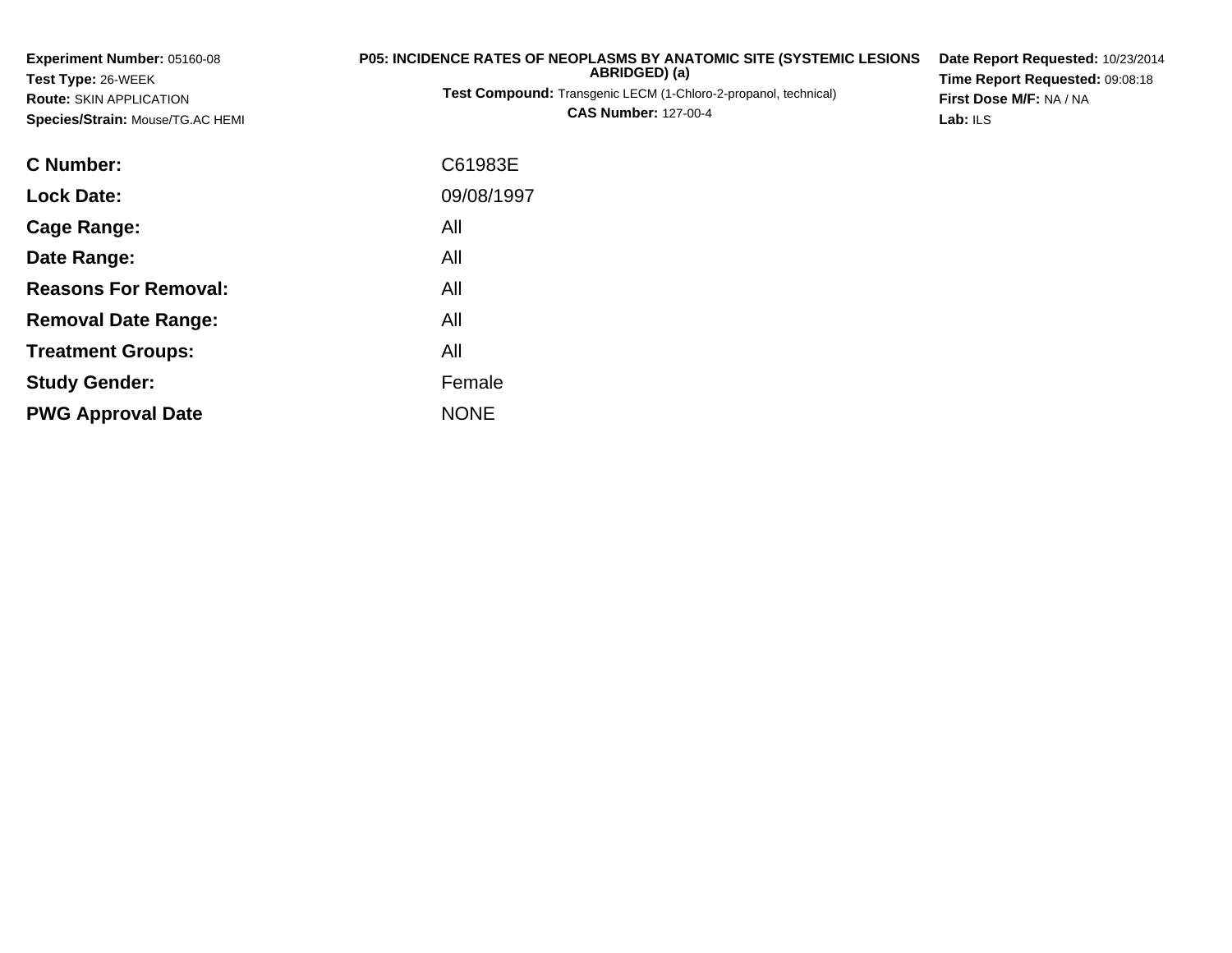**Experiment Number:** 05160-08

## **Test Type:** 26-WEEK

**Route:** SKIN APPLICATION

**Species/Strain:** Mouse/TG.AC HEMI

## **P05: INCIDENCE RATES OF NEOPLASMS BY ANATOMIC SITE (SYSTEMIC LESIONS ABRIDGED) (a)**

**Test Compound:** Transgenic LECM (1-Chloro-2-propanol, technical)

**CAS Number:** 127-00-4

**Date Report Requested:** 10/23/2014**Time Report Requested:** 09:08:18**First Dose M/F:** NA / NA**Lab:** ILS

| <b>TG.AC HEMI Mouse FEMALE</b>          | 0 MG         | <b>1.25 UG TPA</b> | 1.2 MG | 6.0 MG | 12.0 MG  |
|-----------------------------------------|--------------|--------------------|--------|--------|----------|
| <b>Disposition Summary</b>              |              |                    |        |        |          |
| <b>Animals Initially In Study</b>       | 15           | 14                 | 15     | 15     | 20       |
| <b>Early Deaths</b>                     |              |                    |        |        |          |
| <b>Moribund Sacrifice</b>               |              | $\mathbf 2$        |        |        | 1        |
| <b>Natural Death</b>                    | $\mathbf{2}$ | 1                  | 1      |        |          |
| <b>Survivors</b>                        |              |                    |        |        |          |
| <b>Natural Death</b>                    |              |                    |        |        |          |
| <b>Terminal Sacrifice</b>               | 11           | 8                  | 14     | 15     | 16       |
| Other                                   | $\mathbf{2}$ | $\mathbf{2}$       |        |        | 3        |
| <b>Animals Examined Microscopically</b> | 11           |                    |        |        | 16       |
| <b>ALIMENTARY SYSTEM</b>                |              |                    |        |        |          |
| Liver                                   | (11)         | (0)                | (0)    | (0)    | (16)     |
| Salivary Glands                         | (11)         | (0)                | (0)    | (0)    | (16)     |
| Stomach, Forestomach                    | (11)         | (0)                | (0)    | (0)    | (16)     |
| Squamous Cell Papilloma                 | 1(9%)        |                    |        |        | 4 (25%)  |
| Stomach, Glandular                      | (11)         | (0)                | (0)    | (0)    | (16)     |
| Tongue                                  | (0)          | (0)                | (0)    | (0)    | (2)      |
| Squamous Cell Papilloma                 |              |                    |        |        | 2 (100%) |
| CARDIOVASCULAR SYSTEM                   |              |                    |        |        |          |
| None                                    |              |                    |        |        |          |
| <b>ENDOCRINE SYSTEM</b>                 |              |                    |        |        |          |
| <b>Adrenal Cortex</b>                   | (11)         | (0)                | (0)    | (0)    | (16)     |
| Adrenal Medulla                         | (11)         | (0)                | (0)    | (0)    | (16)     |
| <b>Pituitary Gland</b>                  | (11)         | (0)                | (0)    | (0)    | (16)     |
| <b>Thyroid Gland</b>                    | (11)         | (0)                | (0)    | (0)    | (16)     |

GENERAL BODY SYSTEM

a - Number of animals examined microscopically at site and number of animals with lesion

b - Primary tumors: all tumors except metastatic tumors

\* Number of animals with any tissue examined microscopically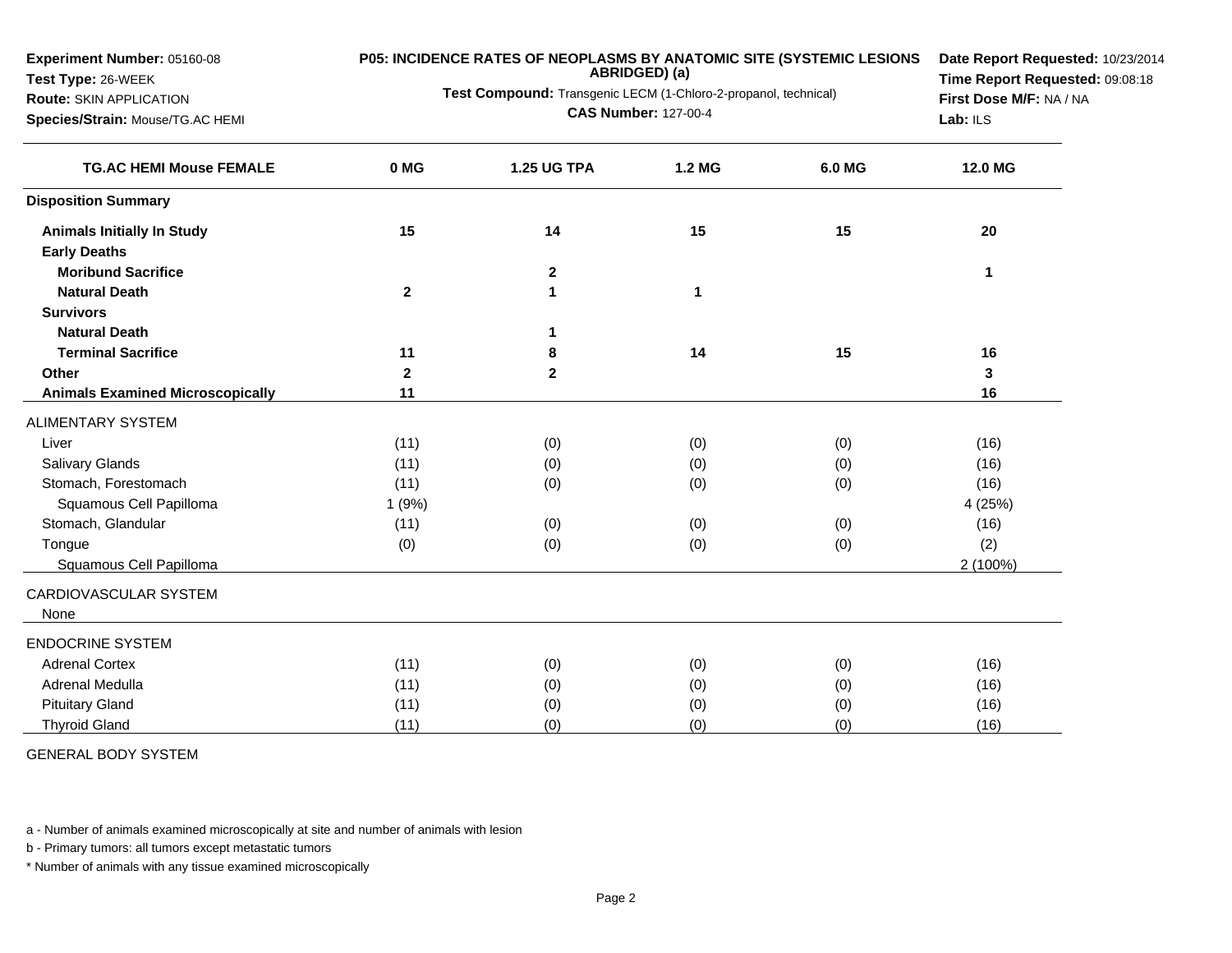| Experiment Number: 05160-08<br>Test Type: 26-WEEK                                                    | P05: INCIDENCE RATES OF NEOPLASMS BY ANATOMIC SITE (SYSTEMIC LESIONS | Date Report Requested: 10/23/2014<br>Time Report Requested: 09:08:18<br>First Dose M/F: NA / NA<br>Lab: ILS |        |        |         |
|------------------------------------------------------------------------------------------------------|----------------------------------------------------------------------|-------------------------------------------------------------------------------------------------------------|--------|--------|---------|
| <b>Route: SKIN APPLICATION</b><br>Species/Strain: Mouse/TG.AC HEMI<br><b>TG.AC HEMI Mouse FEMALE</b> | Test Compound: Transgenic LECM (1-Chloro-2-propanol, technical)      |                                                                                                             |        |        |         |
|                                                                                                      | 0 MG                                                                 | <b>1.25 UG TPA</b>                                                                                          | 1.2 MG | 6.0 MG | 12.0 MG |
| None                                                                                                 |                                                                      |                                                                                                             |        |        |         |
| <b>GENITAL SYSTEM</b>                                                                                |                                                                      |                                                                                                             |        |        |         |
| Ovary                                                                                                | (0)                                                                  | (0)                                                                                                         | (0)    | (0)    | (1)     |
| Uterus                                                                                               | (0)                                                                  | (0)                                                                                                         | (0)    | (0)    | (1)     |
| <b>HEMATOPOIETIC SYSTEM</b>                                                                          |                                                                      |                                                                                                             |        |        |         |
| Lymph Node, Mandibular                                                                               | (10)                                                                 | (0)                                                                                                         | (0)    | (0)    | (15)    |
| Spleen                                                                                               | (11)                                                                 | (0)                                                                                                         | (0)    | (0)    | (16)    |
| Thymus                                                                                               | (10)                                                                 | (0)                                                                                                         | (0)    | (0)    | (16)    |
| <b>INTEGUMENTARY SYSTEM</b>                                                                          |                                                                      |                                                                                                             |        |        |         |
| Mammary Gland                                                                                        | (8)                                                                  | (0)                                                                                                         | (0)    | (0)    | (16)    |
| Skin                                                                                                 | (11)                                                                 | (0)                                                                                                         | (0)    | (0)    | (16)    |
| SOA, Squamous Cell Papilloma                                                                         | 2(18%)                                                               |                                                                                                             |        |        | 3(19%)  |
| Squamous Cell Papilloma                                                                              |                                                                      |                                                                                                             |        |        | 1(6%)   |
| MUSCULOSKELETAL SYSTEM                                                                               |                                                                      |                                                                                                             |        |        |         |
| None                                                                                                 |                                                                      |                                                                                                             |        |        |         |
| NERVOUS SYSTEM<br>None                                                                               |                                                                      |                                                                                                             |        |        |         |
| <b>RESPIRATORY SYSTEM</b>                                                                            |                                                                      |                                                                                                             |        |        |         |
| Lung                                                                                                 | (11)                                                                 |                                                                                                             |        |        | (16)    |
| Alveolar/Bronchiolar Adenoma                                                                         |                                                                      | (0)                                                                                                         | (0)    | (0)    | 1(6%)   |
|                                                                                                      |                                                                      |                                                                                                             |        |        |         |
| SPECIAL SENSES SYSTEM                                                                                |                                                                      |                                                                                                             |        |        |         |
| None                                                                                                 |                                                                      |                                                                                                             |        |        |         |
| <b>URINARY SYSTEM</b>                                                                                |                                                                      |                                                                                                             |        |        |         |
| Kidney                                                                                               | (11)                                                                 | (0)                                                                                                         | (0)    | (0)    | (16)    |

a - Number of animals examined microscopically at site and number of animals with lesion

b - Primary tumors: all tumors except metastatic tumors

\* Number of animals with any tissue examined microscopically